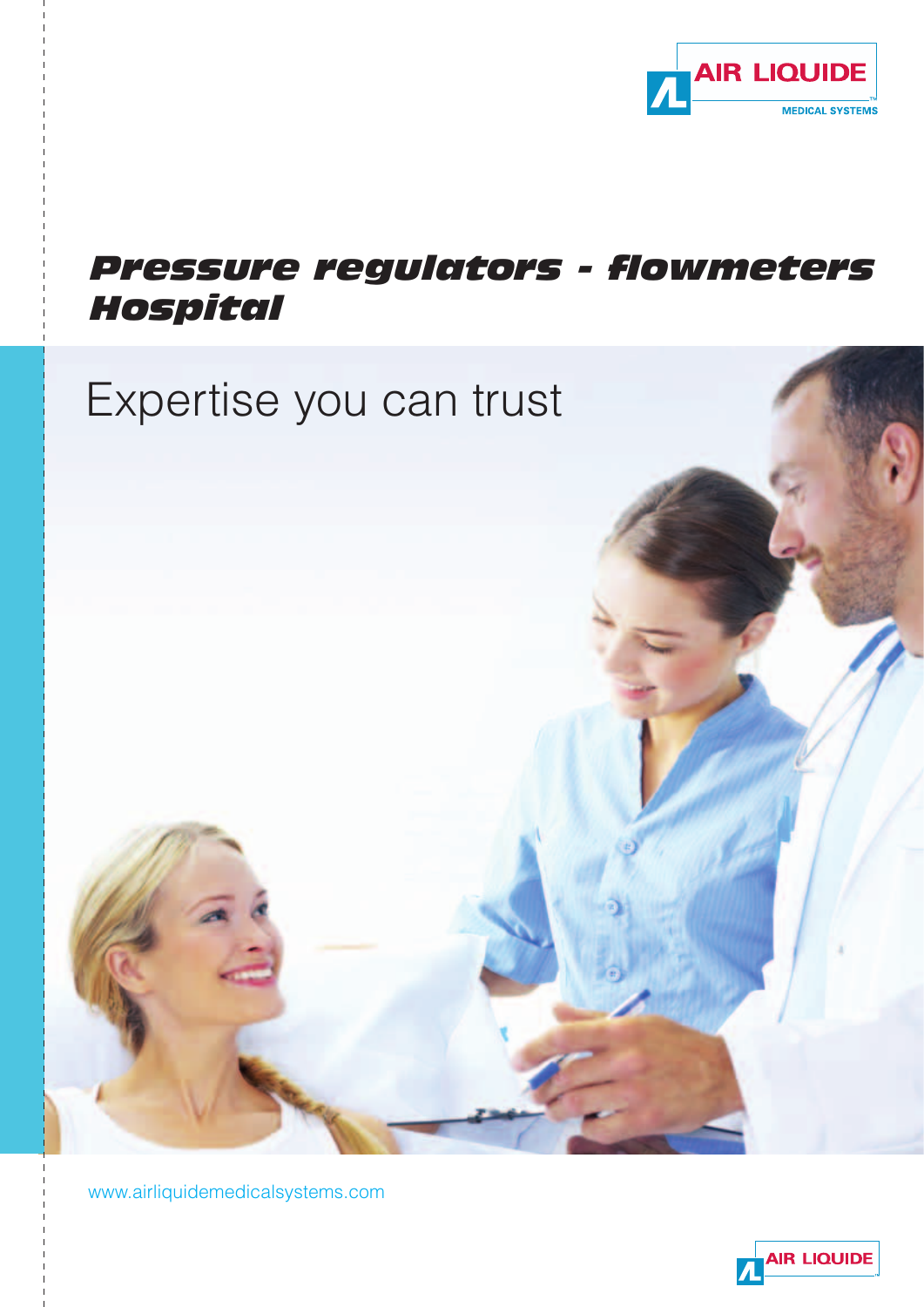# Expertise in high-pressure devices

Selectaflo HP is a flowmeter-pressure regulator. Preci is a pressure regulator. They are both installed on medical gas cylinders to guarantee the delivery of the desired flowrate to the patient, regardless of the upstream pressure. Used by hospital and medical personnel, they combine sturdiness and ease of use. This is a combine sturdiness and ease of use.



**Cylinder** 

#### **SELECTAFLO HP PRECI**

#### **Natural**

- **Comfortable handling**
- **Ergonomic design**

#### **Accurate and resistant**

**Accurate flowrates** 

**ABS** and polyamide housing

#### **Simple maintenance**

ans LA

- Rounded shape
- Smooth surfaces

#### **Sturdy**

- **Pressure gauge with bumper**
- Nickel-plated brass body

#### **Easy to handle**

- Compact and light
- **Fast installation**



#### **Safe**

- Controlled pressure
- **Responsive and precise valve**

#### **Unmatched level of safety**

- More than 20 years of experience in high-pressure devices
- Parts carefully selected (sealed pressure gauge, anti-UV plastic, etc.)
- Easy traceability
- Minimal maintenance

#### **SELECTAFLO HP**

**Available gases<br>Supply pressure** 

**Output pressure** 4.5 bar **Outlet nozzle** M12 x 125 or 9/16" **Magnetic mass** 35.7 g **Regulatory compliance** ISO 10524-1, class IIb **Lifetime** 10 years

#### - Medical air **Supply pressure** 200 bar maximum **Flowrates scales (L/min)** 0 - 0.25 - 0.5 - 0.75 - 1 - 1.25 - 1.5 - 2 - 2.5 - 3 **Output pressure** 4.5 bar  $0 - 0.5 - 1 - 1.5 - 2 - 2.5 - 3 - 4 - 5 - 7$  $0 - 1 - 1.5 - 2 - 3 - 4 - 6 - 9 - 12 - 15$ **Flowrates accuracy**  $\pm 20\%$  of the value read, up to 1.5 L/min ±10% of the value read after 1.5 L/min **Inlet connector** NF - On request: BS, DIN **Outlet connector** NF - On request: BS, DIN **Weight** 744 g (with NF outlet connector) **Dimensions** 162 (L) x 56 (Ø) x 100 (H) mm

#### **PRECI**

**Available gases<br>Supply pressure Weight** 546 g **Magnetic mass** 7 g **Materials Brass - EPDM Regulatory compliance** ISO 10524-1, class IIb **Lifetime** 10 years

O<sub>2</sub> - Medical air **Supply pressure** 200 bar maximum **Inlet connector** NF - On request: BS, DIN **Outlet connector** NF - On request: BS, DIN **Dimensions** 118 (L) x 36 (Ø) x 63 (H) mm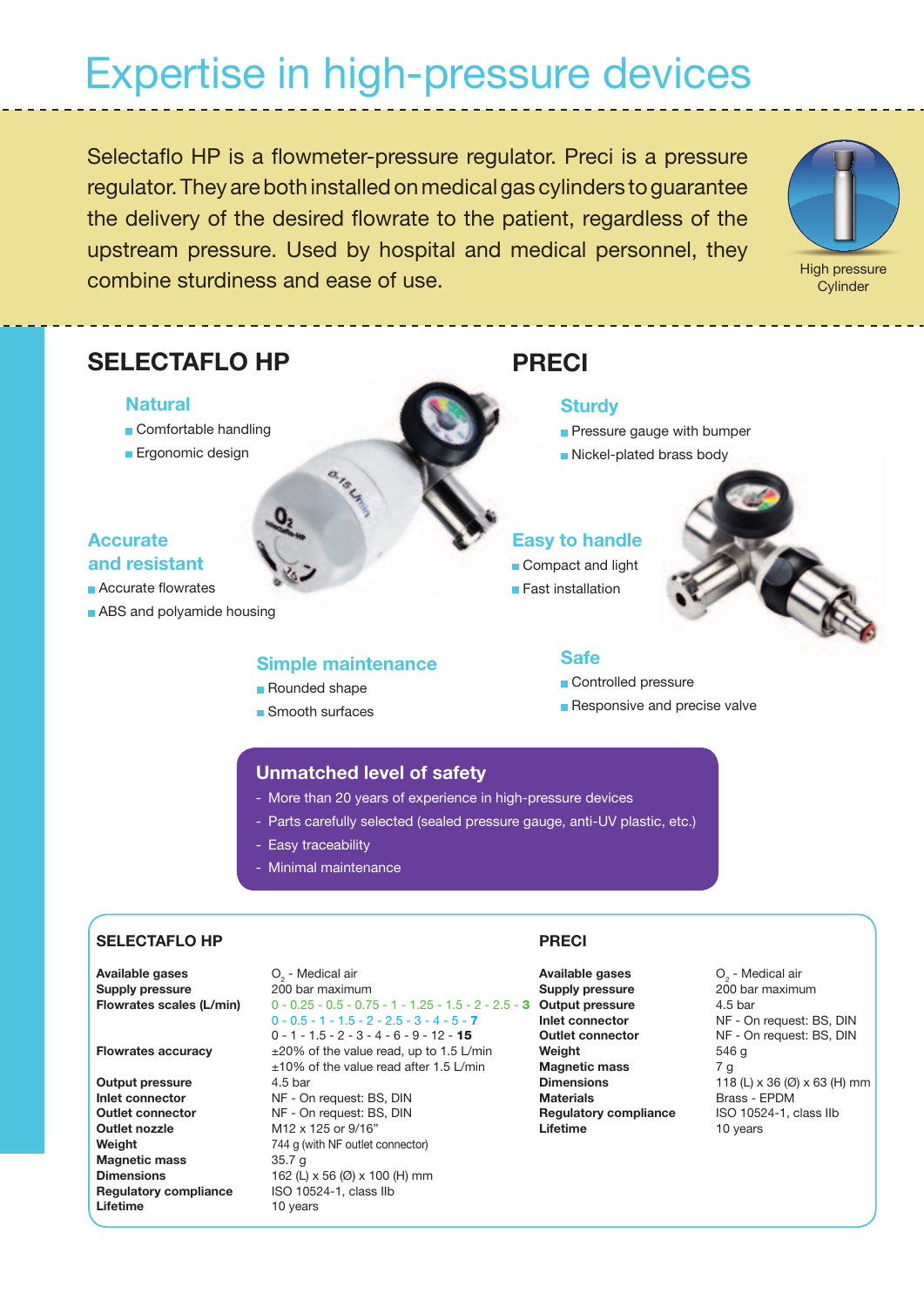# Making medical procedures easier

Selectaflo is a calibrated-orifice flowmeter with integrated pressure reduction. It is used by medical personnel to accurately and easily set the flowrate of the gas delivered to the patient. Its innovative design makes its operation intuitive.



Wall terminal units

### **SELECTAFLO**

#### **Simple and intuitive**

- Natural grip
- Set by turning clockwise
- **Simplified maintenance**

#### **Clear**

- **Clear information**
- Remote reading



#### **Soft and solid**

- Smooth and professional finish
- Safe shaped nozzle
- Shock-resistant
- **Treated anti-UV housing**

#### **EASYCLIC NF: connecting safely**

- Handled with just one hand
- No risk of pinching fingers
- Nozzle can be turned 360°
- Solid connection

#### **SELECTAFLO**

**Available gases**  $O_2$  - Medica<br> **Supply pressure** 3.6 to 6 bar **Supply pressure** 

**Outlet nozzle** M12 x 125 or 9/16" **Weight** 295 g **Magnetic mass** 4.1 g **Materials** Brass - EPDM - ABS **Regulatory compliance** ISO 10524-4, class IIa **Lifetime** 10 years

O<sub>2</sub> - Medical air **Flowrates scales (L/min)** 0 - 0.25 - 0.5 - 0.75 - 1 - 1.25 - 1.5 - 2 - 2.5 - 3  $0 - 0.5 - 1 - 1.5 - 2 - 2.5 - 3 - 4 - 5 - 7$  $0 - 1 - 1.5 - 2 - 3 - 4 - 6 - 9 - 12 - 15$ **Flowrates accuracy**  $\pm 20\%$  of the value read, up to 1.5 L/min ±10% of the value read after 1.5 L/min **Inlet connector** NF - On request: BS, DIN **Dimensions** 90 (L) x 56 (Ø) x 115 (H) mm